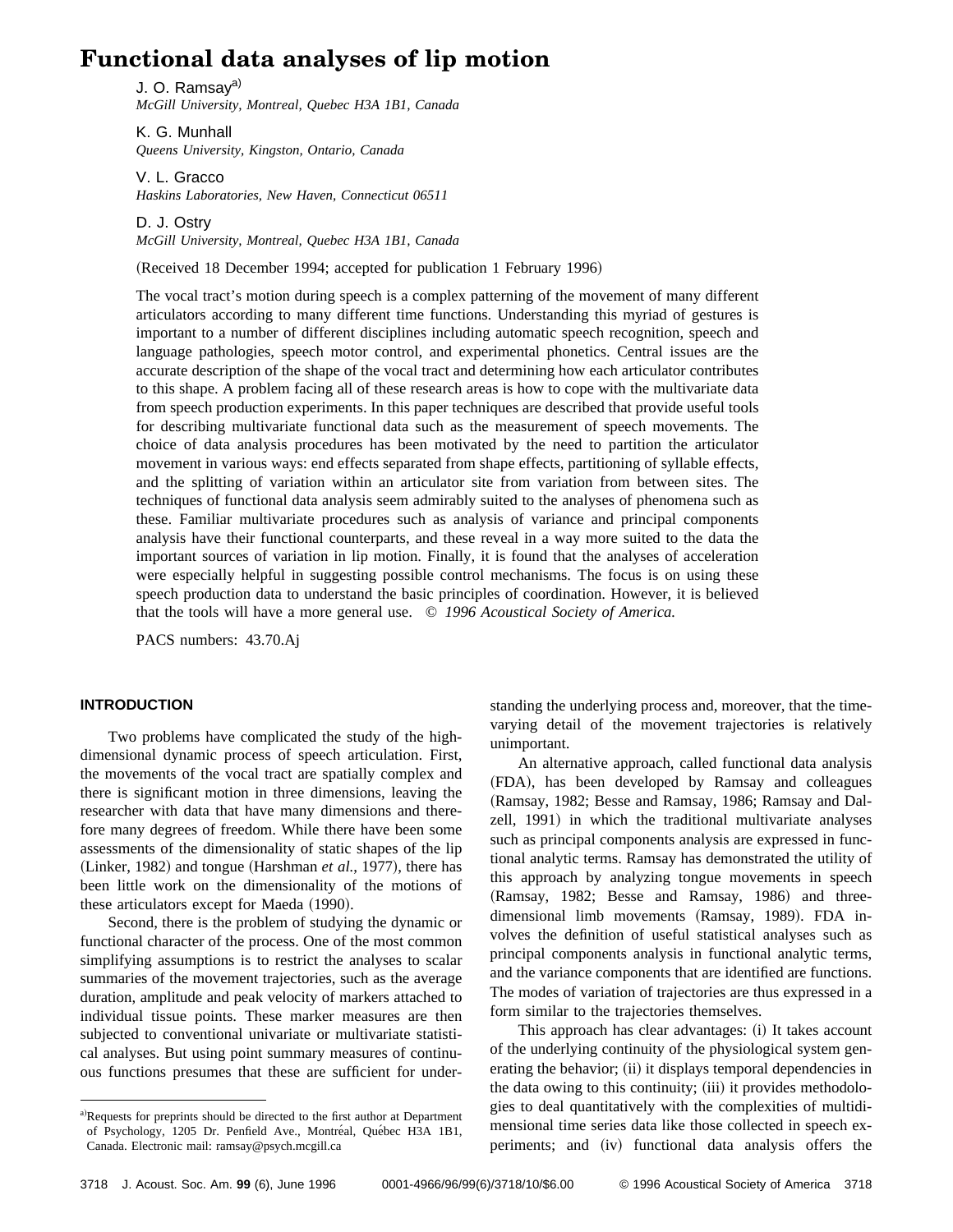possibility of studying the variation among various orders of derivatives or linear combinations of derivatives. It may be, for example, that the significant modes of covariation across articulators may be at the level of acceleration, or, if the system is primarily harmonic, at the level of a specified linear combination of position and acceleration. Thus this approach can reveal temporal and spatial dependencies between articulators that are due to their shared patterns of motion.

In this study the OPTOTRAK system (for other uses of this technology see Bateson and Ostry, 1995) was used to measure lip motion. Three spatial coordinates of eight separate articular positions observed under four experimental conditions will be examined. The FDA techniques used in this paper deal with a partition or decomposition of data into fundamental components of variation. Principal components analysis serves to assess the complexity and dimensionality of across-replication variation in three-dimensional lip movement, taken both within and across recording positions. A functional version of analysis of variance (FANOVA) permits the study of across-condition variation in articulation.

FDA also permits the statistical analysis of derivatives of functions as well as the observed functions themselves. In this paper emphasis will also be placed on study of the second derivative of motion, since from physical principles one expects that the influence of forces (internal and external) have their most direct impact on acceleration and provide insight into the motor control process.

This paper is primarily methodological in that it aims to show functional data analysis in action within a context of high-dimensional dynamic data. Our aim is introduce these new statistical tools rather than to claim novel substantive results.

# **I. EXPERIMENTAL METHODS**

A single subject, a male native speaker of Canadian English with no reported speech or language disorders, spoke CVC nonsense syllables in the carrier phrase ''Say CVC again.'' The C in the utterance was /b/ and the vowels were  $/\mathcal{R}/$ ,  $/i/$ ,  $/\mathcal{U}/$ , and  $/\mathcal{A}/$ . The subject spoke 20 repetitions of each syllable type, randomized across the four vowels.

The motion of the lips was monitored using OPTOTRAK, an optoelectronic tracking system that can transduce the 3-D position of markers. Eight infrared emitting diodes (ireds) were attached to the vermilion border of the lips using double-sided tape. An additional six ireds were positioned on a custom head-mounted jig in order to track the head during the experiment. This enabled us to correct for head movement and to transform lip motions to a coordinate system centered about the occlusal and midsagittal planes. Three reference trials were collected prior to the experiment during which the subject held a Plexiglas jig between his teeth. Three ireds attached to the Plexiglas allowed us to define a plane along the maxillary bite surface (occlusal plane).

The data were sampled at 150 Hz, and an acoustic recording of the voice was simultaneously digitized to serve as a reference during segmentation of the movement signals. The data were processed after the experiment to transform the lip data to a head coordinate system (Horn, 1987). The origin of the new head-coordinate system was the intersection of the midsagittal plane, the occlusal plane and an orthogonal plane running throughout the maxillary incisor cusp. The reference trials allowed us to define the origins of the coordinate system and the relation of the ireds on the head jig to this system.

The lip data, with the head component removed, were examined using a waveform editor to determine the onset and end of the movements for the monosyllable. A crude estimate of oral aperture was computed by subtracting the vertical movement component of the midsagittal ired on the lower lip from the vertical movement component of the midsagittal ired on the upper lip. This signal was smoothed using a software-implemented Butterworth filter with a 15 Hz cutoff frequency. The signal was then differentiated using a central difference algorithm and the zero crossings at the beginning and end of the syllables were identified.

The observations for each syllable therefore consisted of 24 movement streams  $(8 \text{ ireds times } 3 \text{ spatial dimensions})$ for each of 20 trials. The movement streams varied in duration from record to record with the number of sampled points per record ranging from the low  $30$ 's to a high of  $51$  (approximately 207 to 340 ms). To simplify data analysis, the data were interpolated so that each record had 51 equally spaced observations, and the time values 0,0.02,0.04,...,1 were assigned, and all results in this paper are given with respect to this artificial time frame.

#### **II. STATISTICAL METHODS**

In this section three data decomposition or data partitioning methods are developed. The first, spline smoothing, permits a separation of variation at the ends of the defined interval from variation within the main part of interval. The second procedure, a functional version of one-way analysis of variance, permits the study of differences between syllables. The third, principal components analysis, analyzes within and across marker locations in terms of their dominant or principal features. The first two techniques are discussed in more detail because accounts of them are not readily accessible in the applied statistical literature, but functional principal components, described elsewhere  $(Ramsay, 1982; Besse and Ramsay, 1986)$  is only summarized.

Some of the analyses involve the use of estimated derivatives of the coordinate functions. The notation *Dx* indicates the first derivative or velocity of coordinate function *x*.  $D^2x$  the second derivative or acceleration, and in general  $D^{m}x$  indicates the derivative or order *m*. A specific value of, say, acceleration at time *t* is indicated by  $D^2x(t)$ .

#### **A. Spline smoothing and decomposition**

Although the noise level is small in these data, some degree of smoothing is essential to get good estimates of the first and second derivatives of the data. Smoothing serves another purpose in this paper: to partition or decompose each curve into two components, one measuring behavior at the end points or near the boundaries of the curves, and the other describing their behavior in the central regions. The spline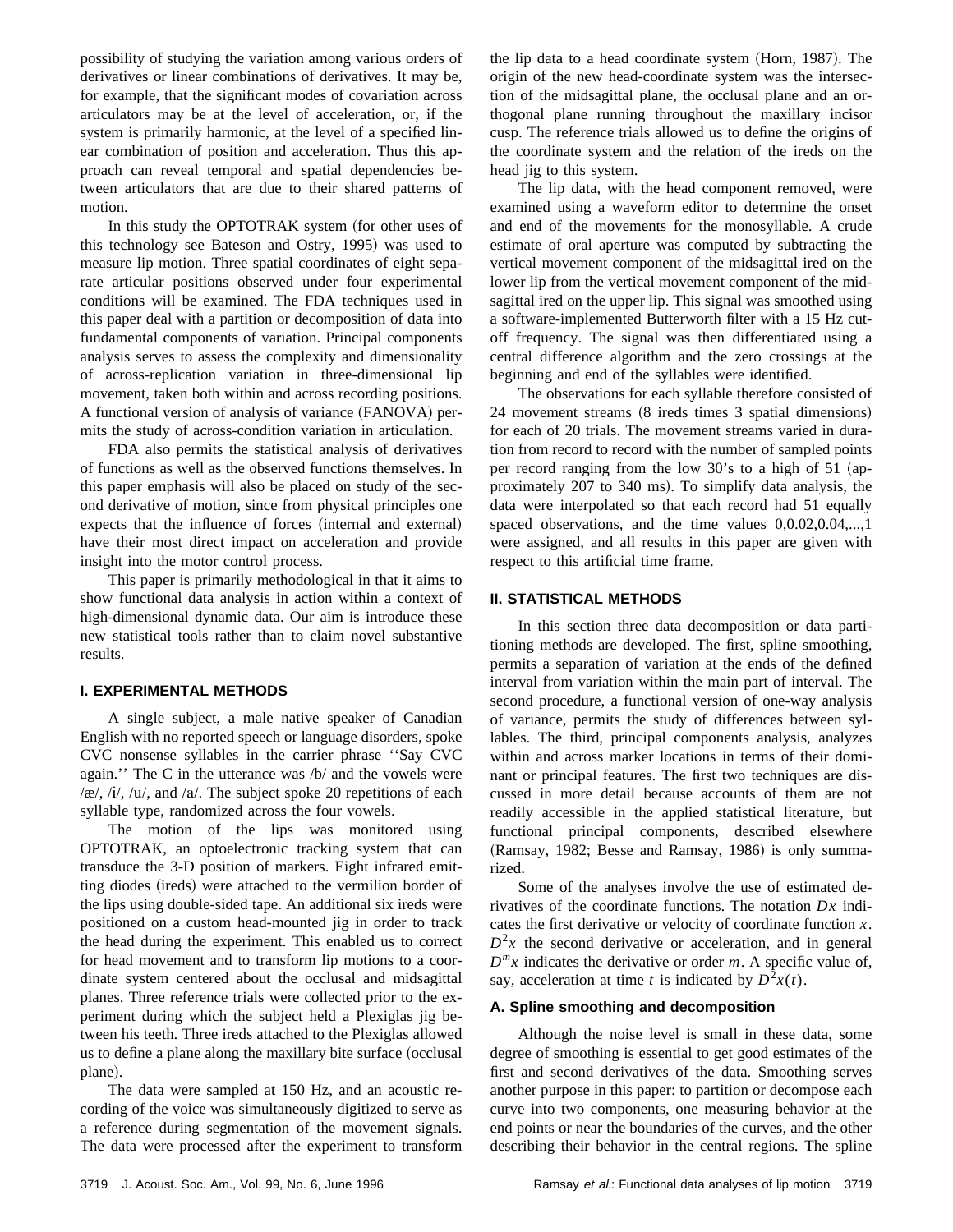smoothing procedure was developed especially for this application, and is therefore described at some length.

The basic idea behind spline smoothing (Eubank, 1988; Green and Silverman, 1994; Wahba, 1990) is to define a function  $x$  that fits the observed data for coordinate  $X$  subject to a penalty placed on the lack of smoothness of *x*. The penalty function keeps function *x* from fitting the data precisely, but ensures that *x* has the appropriate amount of regularity or smoothness. The spline smoothing criterion for assessing the fit of smoothing function  $x_i$  for replication  $i$  of coordinate *X* used in this paper is

$$
Q_{\lambda}(X,x) = \sum_{k=1}^{51} [X_k - x(t_k)]^2 + \lambda \int_0^1 [D^4x(t)]^2 dt.
$$
 (1)

The first term measures the badness of the fit of function *x* evaluated at times  $t_k$  to the actual discrete data  $X_k$  in leastsquares terms: the closer the estimated function  $x$  passes to the data values  $X_k$ , the better the fit. In fact, if only this term were in the criterion, it would always be possible to find a function that fit the data exactly, and therefore reduced the criterion to zero. Such a function would be called an *interpolant* of the data.

The second term measures the roughness of *x*, and its contribution to the criterion is to force  $x$  to sacrifice some fitting power in order to remain acceptably smooth. In this case roughness is measured in terms of the integrated or total squared fourth derivative  $D^4x$ . A function with limited variation in its fourth derivative will necessarily be smooth to some degree.

The amount of smoothness imposed by the second term is controlled by the penalty multiplier,  $\lambda$ . The larger  $\lambda$ , the bigger the emphasis on the penalty  $\int [D^4x(t)]^2 dt$  in the second term, and therefore the more fit that must be sacrificed in order to keep this term comparable in size to the first. It is instructive to consider the two limiting cases. As  $\lambda \rightarrow \infty$  the size of the fourth derivative is ultimately forced to zero. This implies that the fitted function  $x$  would become a cubic polynomial, for which  $D^4x=0$  exactly. At the other extreme, as  $\lambda \rightarrow 0$ , less and less penalty is placed on smoothness, until finally the function  $x$  is able to fit the data exactly.

The actual smoothing parameter value used was  $\lambda = 10^{-6}$ , and was chosen by a process called generalized cross-validation. The idea behind this strategy is to consider what would happen if the fitted function *x* were fit to all but the *k*th curve value, and then this actual curve value were compared to the predicted value. Conceptually this approach could be applied 51 times per curve by leaving each observation out in turn. Finally the squared errors of prediction could be accumulated to provide a global measure of lack of fit. This technique is called cross validation. The smoothing parameter  $\lambda$  would then logically be chosen to so as to minimize this cross-validated error sum of squares. However, in practice, the cross-validation approach can be prohibitively time-consuming, and the generalized cross-validation method involves some short cuts to approximate the consequences of a complete cross validation, while retaining the speed of a single smoothing step.

Smoothness is assessed in terms of the fourth derivative in  $(1)$  because we shall want to analyze the acceleration func-

tions,  $D<sup>2</sup>x$ , and the fourth derivative measures the curvature in the acceleration function. By controlling the net amount of curvature in acceleration one can ensure that the estimated acceleration is reasonably smooth.

#### **B. End-point and shape variation**

Although the criterion  $Q_{\lambda}$  above implies that the limiting fit for large  $\lambda$  is a cubic polynomial, it does not explicitly define what role this polynomial component would play for the penalty parameters of moderate or small size. In fact, we can choose this role explicitly, a feature that Ramsay and Dalzell (1991) suggested might contribute usefully to a functional data analysis.

For the segmented speech movement data the movement variation between records for a particular ired tended to be of two kinds:

- $(1)$  end-point variation, or variation near the ends of curves, and
- $(2)$  shape variation, or variation in the central regions of the curves.

End-point variation is due in some degree to the fact that the utterance within which the syllable was embedded caused the lips to be positioned differently both at the beginning and ending of the syllable from record to record. Shape variation, on the other hand, is due to differences in the way the lips moved during the syllable, and is thus rather more important in this study. While these two types of variation cannot be considered to be entirely independent of each other, it can be useful to study them separately, in addition to studying the total curve.

The function  $x$  resulting from smoothing the data for a specific record, coordinate, ired and vowel is split up as follows:

$$
x(t) = u(t) + e(t),
$$
\n<sup>(2)</sup>

where

 $(1)$  *u* is the unique cubic polynomial for which values  $u(0)$ ,  $u(1)$ ,  $Du(0)$ , and  $Du(1)$  match those of *x* at  $t=0$  and  $t=1$ . This polynomial component captures end-point variation, but gives little information about changes within the interval because these four conditions use all of its degrees of freedom. Function *u* can be called the *end-point* component of *x*.

 $(2)$  *e* is the function that has values and derivative values equal to 0 at the end points, but indicates the departure of the observed function  $x$  from polynomial  $u$  in the middle since  $e = x - u$ . Function *e* is therefore the *shape* component for a particular curve.

#### **C. Functional analysis of variance**

We shall need to explore the systematic differences among lip position functions  $x$ , as well as their acceleration counterparts, across the four experimental syllables. Ramsay and Dalzell (1991) discuss the functional linear model in general, and functional analysis of variance in particular, although in a context rather more general than needed here.

If the syllable comparison problem were the classic one of studying the across-treatment variation of a simple one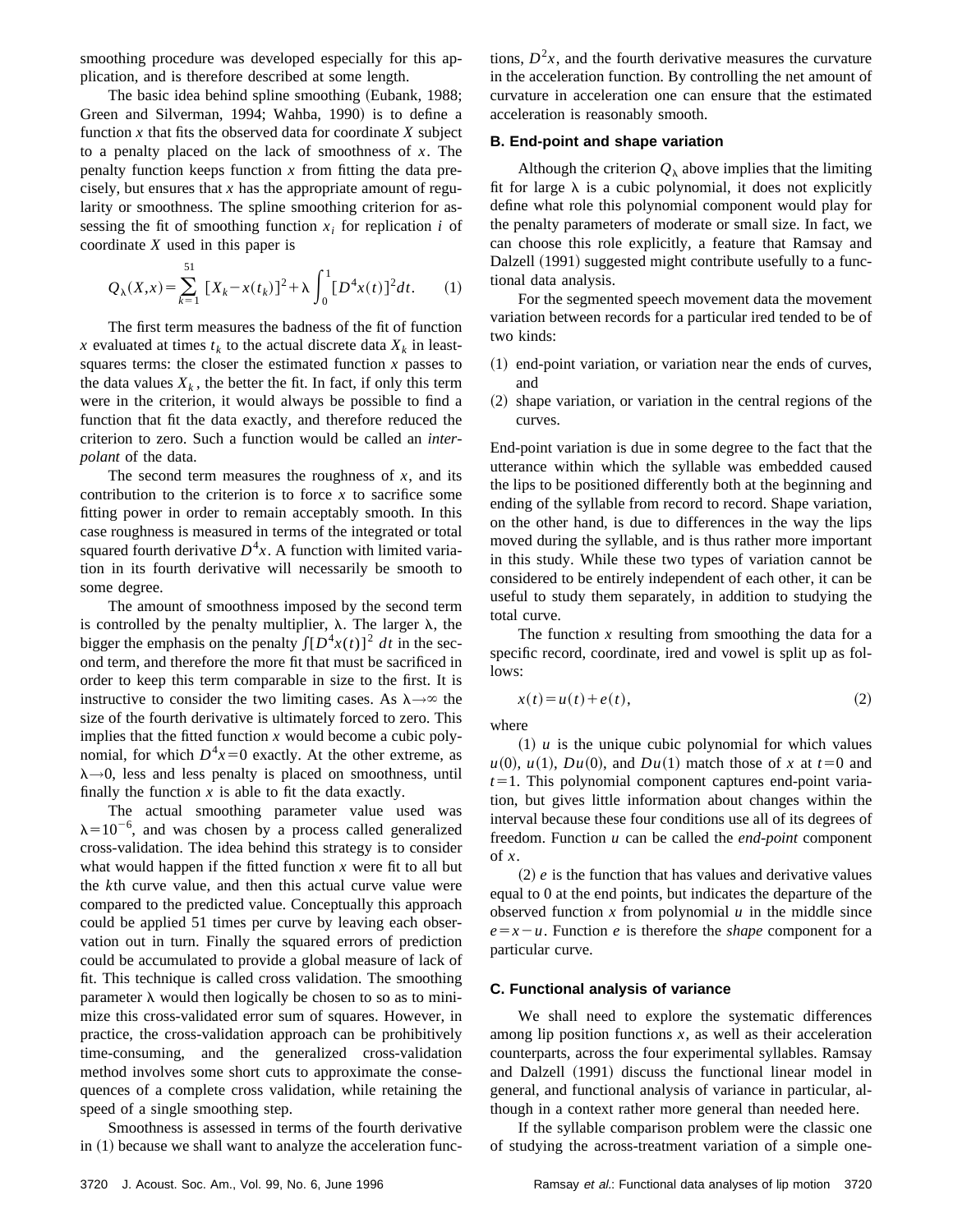dimensional variable *y* with the value  $y_{ij}$  for replicate *i* within treatment *j*, then the one-way analysis of variance (ANOVA) model would be

$$
y_{ij} = \mu + \alpha_j + e_{ij}.
$$

In this model parameter  $\mu$  is the grand mean across treatments,  $\alpha_i$  measures the unique contribution of treatment *j*, and  $e_{ij}$  is a residual or error term. The constraint

$$
\sum_j \alpha_j = 0
$$

is usually imposed to ensure that the treatment effects are uniquely defined. If the observation were multivariate in character, with values  $y_{ijk}$ , with indices *i* and *j* as above, but with the added index *k* indexing variables, the ANOVA model extends to multivariate or MANOVA model

$$
y_{ijk} = \mu_k + \alpha_{jk} + e_{ijk}.
$$

Here, however, we are interested in across-syllable variation of the position functions with values  $x_{ij}(t)$ ,  $y_{ij}(t)$ , and  $z_{ii}(t)$  and their derivatives, subscript *j* indexing syllable. This implies the counterpart functional ANOVA, or FANOVA model

$$
x_{ij}(t) = \mu(t) + \alpha_j(t) + e_{ij}(t)
$$
\n(3)

in which the continuous variable *t* has replaced the discrete index *k* and the treatment subscript *j* has switched to syllable superscript *j*. Function  $\mu$  represents the grand mean position for all records and treatments, and the functions  $\alpha_i$  specify what is unique in position variation for specific syllables *j*. The corresponding identifiability constraint is

$$
\sum_{j} \alpha_{j}(t) = 0 \quad \text{for all} \quad t.
$$
 (4)

It turns out that most of the computational procedures and goodness of fit summary statistics used in ANOVA can be transported with relatively obvious changes to accommodate this functional context. To estimate the across-syllable mean  $\mu$  and within-syllable effects  $\alpha_i$  one proceeds as follows. Making use of the fact that the sample size  $N=20$  is the same for each syllable, and indicating the number of conditions by  $J=4$ , the parameter estimates are

$$
\hat{\mu}(t) = (JN)^{-1} \sum_{i} \sum_{j} x_{ij}(t),
$$
  
\n
$$
\hat{\alpha}_{j}(t) = (N)^{-1} \sum_{i} x_{ij}(t) - \hat{\mu}(t).
$$
\n(5)

Residual functions  $\hat{\epsilon}_{ij}$  are then estimated by

$$
\hat{e}_{ij}(t) = x_{ij}(t) - \hat{\mu}(t) - \hat{\alpha}_j(t).
$$

From the residual functions one defines the error sum of squares functions

$$
SSE(t) = \sum_{i} \sum_{j} [\hat{e}_{ij}(t)]^2.
$$

Two useful summary functions are the squared correlation function

$$
R^2(t) = [SSE_0(t) - SSE(t)]/SSE_0(t)
$$

and the *F*-ratio function

$$
F(t) = \frac{[SSE_0(t) - SSE(t)]/(J-1)}{SSE(t)/[N(J-1)]},
$$

where  $SSE_0$  is the null hypothesis error sum of squares,

$$
SSE_0(t) = \sum_{i} \sum_{j} [x_{ij}(t) - \hat{\mu}(t)]^2.
$$

For a fixed value of  $t$ ,  $F(t)$  has, in this application, numerator and denominator degrees of freedom 3 and 76, respectively.

#### **D. Principal components analyses**

Principal components analysis (PCA) is used to explore the main modes of variation across records, and has many applications in this study. One of the most useful is to define a local coordinate system, the *principal axis* system, that can effectively replace the three spatial coordinates by one.

Within a specific ired coordinate, one is interested in not only by how much the records vary, but also in the ways in which they vary. A critical question concerns how many important types or modes of variation the data display. This tends to indicate the complexity of the processes driving the system, such the neural processes controlling muscle response and the internal biomechanical constraints on tissue movement.

We can also use principal components analysis to explore variation across all three coordinates within a specific ired, and even the total simultaneous variation among the 24 ired coordinates. Again, a functional version of principal components analysis can be defined by fairly simple modifications of the multivariate version. This technique has been in use for some time, and Ramsay  $(1982)$  and Besse and Ramsay (1986) can be consulted for further technical details.

#### **III. EXAMPLE ANALYSES**

In this section we will summarize a series of analyses of the ired motions. Our aim is to demonstrate that FDA allows the researcher to explore questions about speech motor control that are not easily accessible through more traditional analyses of ired positions at selected points in time. Some parts of an FDA approach coincide with the standard repertoire of speech analyses. We begin with some descriptive analyses that will share many features with standard point analyses.

#### **A. Descriptive displays and analyses**

Figure 1 shows the three coordinate functions for three of the ireds positioned at the upper center, lower center and extreme right, respectively. The *X* direction is vertical position, the *Y* direction is lateral position, and the *Z* direction is protrusion or fore/aft position. It is apparent from these plots that most of the movement is in the *X*-*Z* or sagittal plane for the lower lip ireds. The lower central ired, for example, typically moves about 25 mm vertically, 4 mm fore and aft, and only 1 mm laterally. It should be appreciated that a large part of this movement is contributed by jaw motion; our data did not permit a separation of relative lip position from jaw position.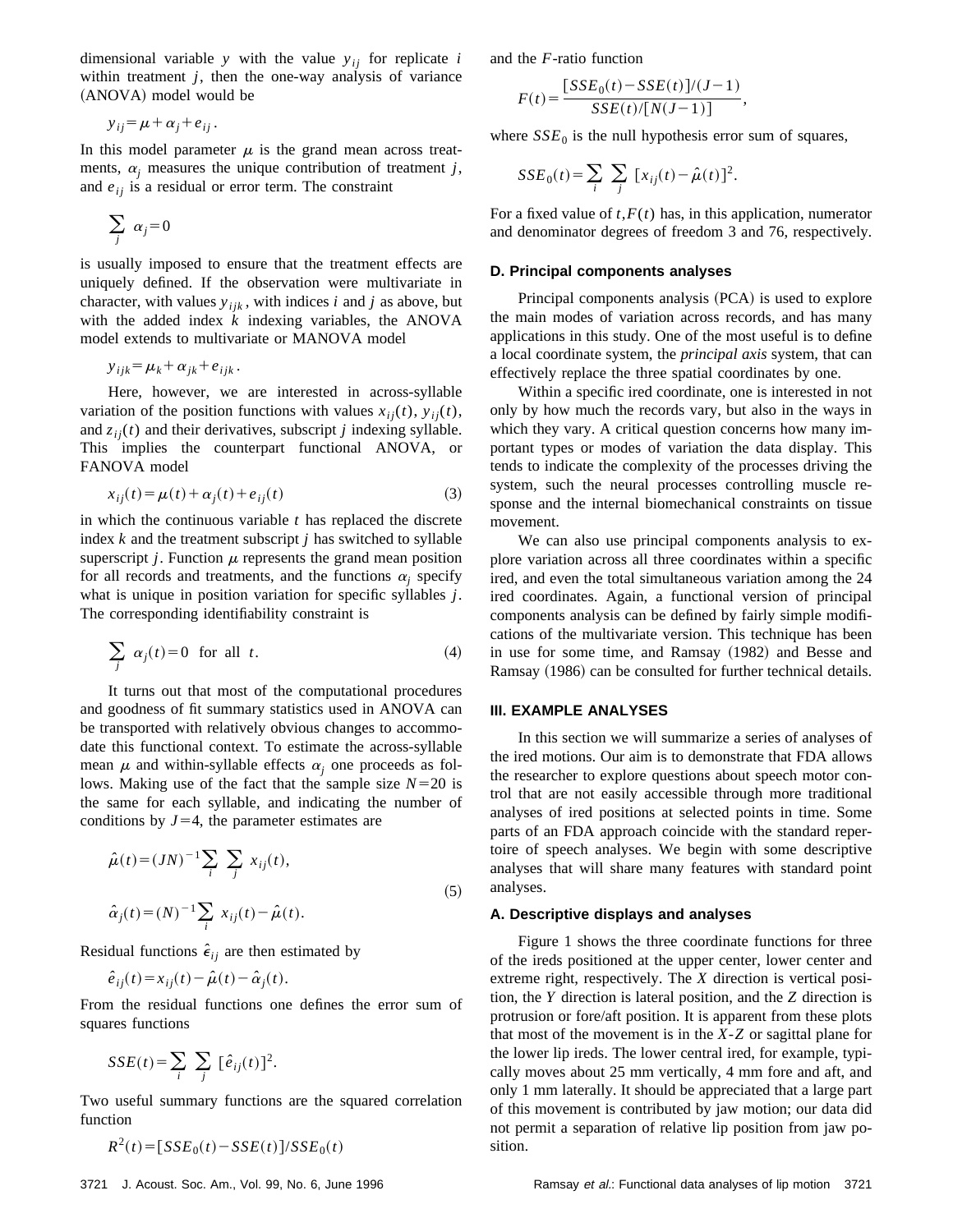

FIG. 1. Twenty records for *X*, *Y*, and *Z* coordinates for infrared emitting diode positions at the upper-center, extreme left and lower-center, respectively, during the utterance of the syllable /bab/. The *X* direction is vertical position, the *Y* direction is lateral position, and the *Z* direction is protrusion or fore/aft position, all in millimeters. Note that the scale of the ordinate is different for each panel.

Figure 2 displays the mean movement of all eight ireds for each syllable in the sagittal plane. The syllables /bæb/ and /bab/ involve greater movement of the lower lip than /bib/ and /bub/, and /bub/ involves more forward or protruding lower lip movement than the others. A number of observations could be made from these average trajectories. First the vowels differ in the magnitude of the movements involved in their production. The vowels in /bæb/ and /bab/ have larger movements than /bib/ and /bub/. Second the /bub/ trajectories differ from the other three vowels because of the rounding for that vowel. Finally the motions are quite simple and are generally linear.

## **B. Principal axis transformation**

The fact that within-ired motion is nearly linear suggests that the 3-D motion of single-ired features can be well represented in the line or plane defined by the first one or two principal components of variation, respectively. This variation is taken with respect to the mean coordinates defined by averaging within an ired across time. These principal components define a best local coordinate system for displaying that ired's effects, and will be called its *principal axes*. These principal axes are obtained for a specific ired by computing the eigenvectors of the order three variance-covariance matrix for ired coordinates, and transforming the 51 times three matrix of centered ired coordinates by the matrix formed by using the first one or two eigenvectors.

For example, the eigenvalues of the variance-covariance matrix for the mean lower-central ired are 44.25, 0.08, and 0.02 implying that motion in the first principal component direction accounts for 99.78% of the variation, and that the least important direction accounts for only 0.05% of the mo-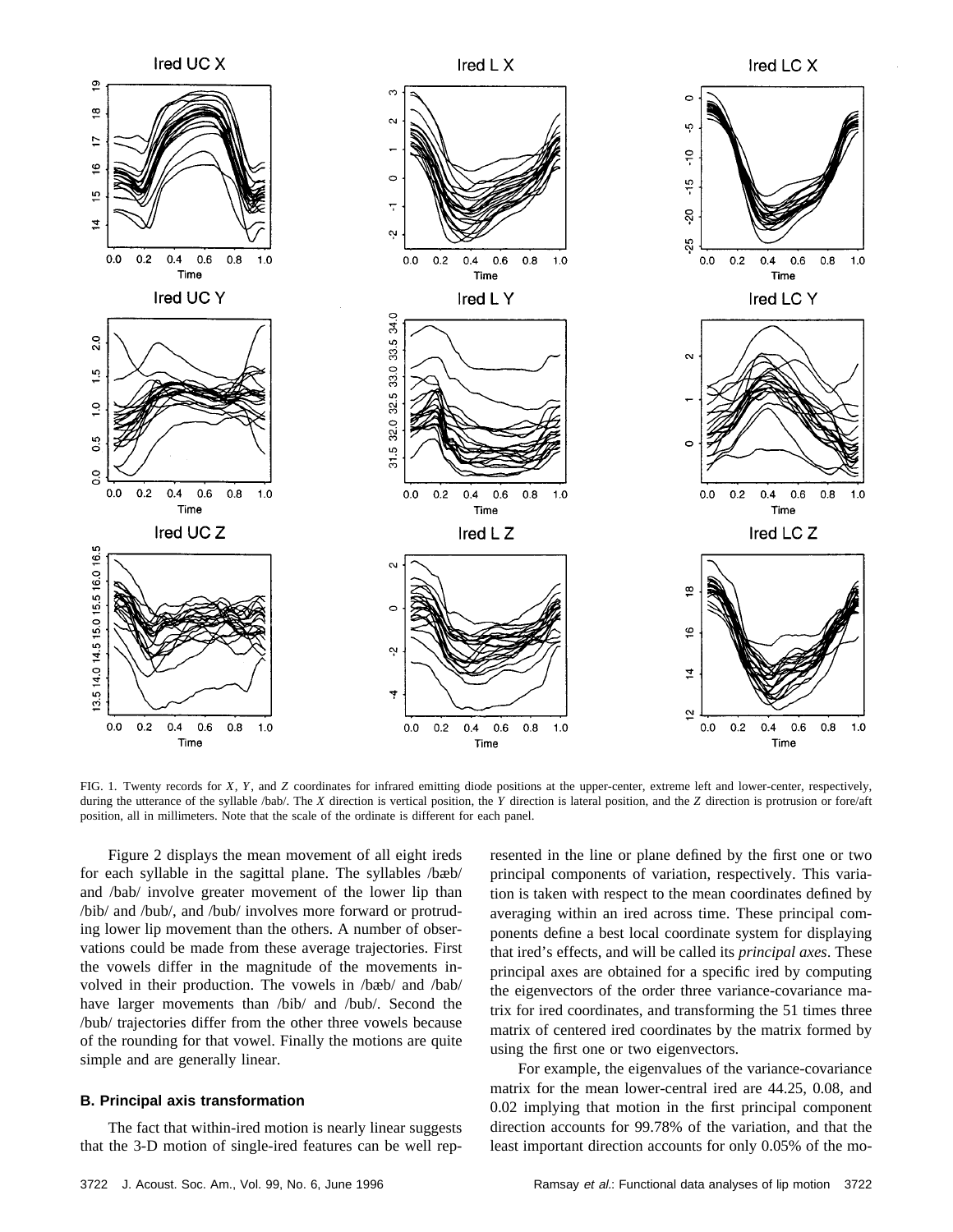

FIG. 2. Sagittal plane mean motion for each syllable and all for ireds. The ireds are identified in the plot for /bab/, and this plot also indicates the two principal axes of variation for the lower lip ired by dashed line segments. The axis scales for all plots are the same, and omitted for clarity.

tion, and thus can be ignored for plotting purposes. A display of the three coordinates  $(x(t),y(t),z(t))$  with respect to the first two axes of this local coordinate system for this ired is achieved by first subtracting the ired centroid vector  $(-12.47, 0.71, 15.54)^t$  from these functions, and then multiplying by the partial rotation matrix

$$
\begin{bmatrix} 0.97 & -0.12 \ -0.06 & -0.95 \ 0.22 & 0.28 \end{bmatrix}.
$$

The axes of this local coordinate system are displayed for the lower-central ired in Fig. 2. The motion of this ired along the first principal axis is displayed in Fig. 3. One notes that motion of the lower central ired along the first principal axis



FIG. 3. The motion of the lower central ired along the principal and dominant axis of motion for /bab/ relative to the mean position.



FIG. 4. Standard deviation of lip positions for all eight ireds during /bab/ along each ired's first and dominant principal axis. Curves for the lower right, central and left ireds are solid lines, for the upper right, central and left are dashed, and for the extreme left and right are dotted.

passes through essentially three phases: A first phase lasting until  $t=0.3$  in which the lip drops rapidly, as second phase until about  $t=0.7$  in which the lip is closing slowly and rather linearly, and a third concluding phase of more rapid closure.

Thus PCA of the lower-central trajectories confirms that variation in individual curves corresponds to what is evident by inspection in the mean trajectories in Fig. 2, namely that lower-central lip motion is primarily one dimensional in character.

### **C. Correlation analyses**

Trajectories can reveal a great deal about the underlying control mechanism (Atkeson and Hollerbach, 1986). One way to examine the different influences on articulator motion is to evaluate, in a functional sense, the standard deviations and the correlations within and among the ireds. The standard deviation curves in Fig. 4 plot the standard deviation of the position of each ired as a function of time along its two principal axes of motion. They indicate that the ired coordinates with the largest motion also have the largest standard deviation across records, and that the standard deviation is also greatest along the first principal axis or direction of motion. There is a background or baseline standard deviation of around 0.5 mm in all records.

The correlations among ired positions for different values of time define a set of bivariate functions of time. Let  $r(t_{k_1}, t_{k_2})$  denote the correlation between ired positions at times  $t_{k_1}$  and  $t_{k_2}$  for a specific position function. The resulting matrix of correlations is of order 51 for these data, and therefore impractical to display. But since the correlation will vary smoothly as a function of the two time values, these correlation values can be displayed as a surface over the time by time plane.

Figure 5 shows the correlation surfaces for movement along the first principal component of movement for the lower-central ired as a perspective plot of the surface. The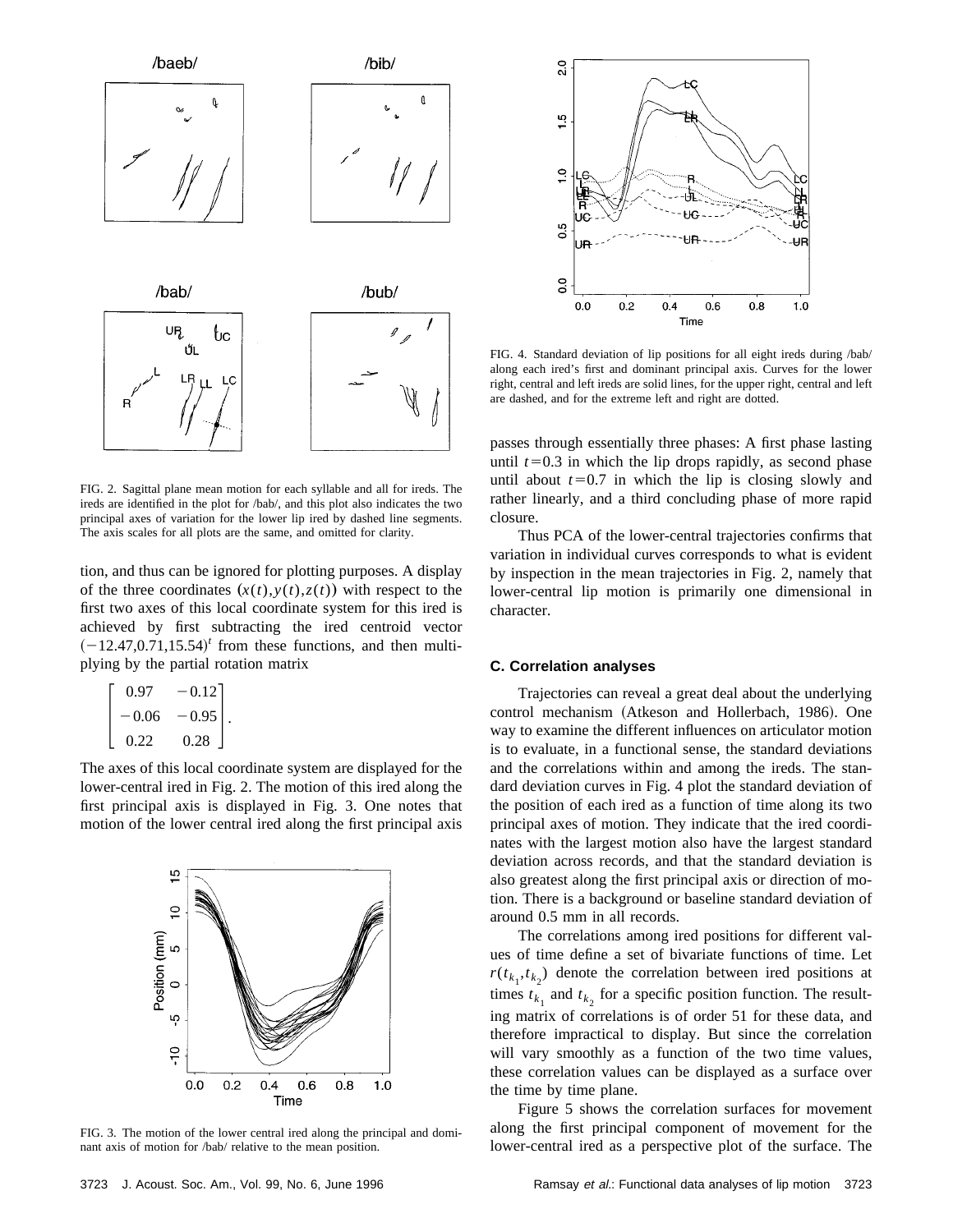

FIG. 5. The correlations among lip positions along the dominant principal component of movement for the lower center ired are displayed as a perspective surface plot. The diagonal ridge running from front to back contains the unit or near unit correlations for pairs of very similar time values. Note the flat region just after the middle of the interval.

diagonal ridge running from foreground to background contains the unit correlations for equal time values.

Of particular interest is the manner in which correlations fall off on either side of the diagonal ridge as one moves from the beginning to the end of the time interval. In notational terms, this means looking at the correlations  $r(t+\delta)$ ,  $t-\delta$ : the value of *t* gives the position along the diagonal ridge, and the value of displacement  $\delta$  gives the distance from the top of the ridge along a line perpendicular to it.

Near the ends of the interval the correlations fall toward zero rather rapidly, but there is a flat spot at about the two/ thirds point  $(t=0.6)$  where correlations stay high for fairly widely separated values. To understand this effect, it is necessary to take into account both the standard deviation  $\sigma(t)$ and covariance  $\sigma(s,t)$  since

$$
r(s,t) = \sigma(s,t)/[\sigma(s)\sigma(t)].
$$

A comparison of Fig. 5 with Fig. 4 indicates that covariance in this region is elevated relative to the standard deviation. These flat regions in the correlation surface, then, could indicate that the system is under external or exogenous control. Similar effects were noted in Ramsay (1982).

#### **D. Functional analysis of variance**

It is clear from the sagittal plane plot in Fig. 2 there are important differences in the average motion of the ireds across syllables in terms of the principal axes of motion. This plot does not permit us to see, however, that motion along these axes tends to differ systematically from syllable to syllable. The left part of Fig. 6 displays the mean trajectories for the four syllables along the principal axis of motion specific to each syllable for the lower central ired. There would appear to be important differences, so that, for example, the amount of motion is rather larger for /bæb/ than for /bub/ for this ired. One notes two nodes where all four trajectories tend to coincide. The right part of Fig. 6 displays only the shape effect, and gives a better idea of how the trajectories differ once end position differences are removed. Syllables /bib/ and /bub/ not only show less motion than the other two, but also exhibit less asymmetry in their trajectories.



FIG. 6. The average position of the lower central ired along the principal axis of motion is plotted for each syllable in the left display. In the right display only the shape component is plotted.

In order to confirm that the differences such as those noted in Fig. 6 are substantial in a statistical sense, functional analysis of variance of the motion of each ired along that ired's principal axis of motion can be carried out, for the total motion and for the shape component. The strength of the intersyllable variation is summarized in Fig. 7 in terms of the squared correlation  $R^2(t)$  as a function of time for each ired. The left display shows the effects for total variation, while the right display shows the effects for the shape components. The value of  $R^2$  needed to achieve significance at the 5% level is 0.10, and is indicated in the figure. We can see that the amount of intersyllable variation in total motion is large at the ends and in the middle of the interval, but falls close to insignificance at the two points of sharp acceleration,  $t=0.3$  and  $t=0.8$ . The lower central ired stands out as having limited intersyllable variation in the center of the interval as well. The shape components, however, have substantial variation over the rest of the interval, including at the two acceleration episodes.

#### **E. Principal components analyses**

A central question in this analysis concerns the dimensionality exhibited by the motion of the eight lip positions, each involving three coordinates. There would be in principle the potential for complex and high-dimensional variation in individual trajectories, both within an ired for its three



FIG. 7. The left display of shows the squared multiple correlation  $R^2$  as a function of time for the analysis of between-syllable variance for all ireds and for total motion. The right display is for shape component only. Curves for the lower right, central and left ireds are solid lines, for the upper right, central and left are dashed, and for the extreme left and right are dotted. The 5% significance level for  $R^2$  for 3 and 76 degrees of freedom is shown as a dotted horizontal line.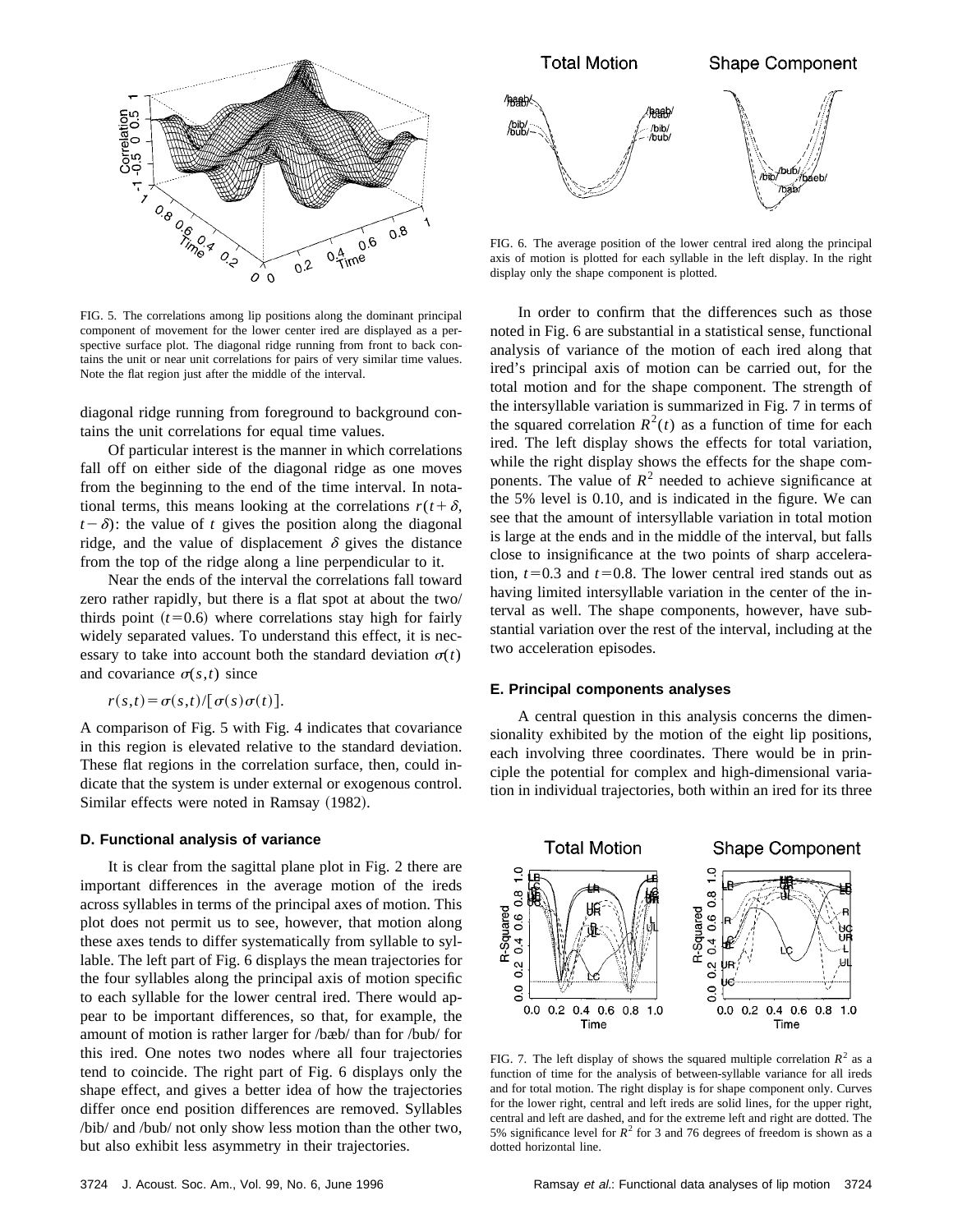TABLE I. The proportions of variance accounted for by the first three components of variation of within-in ired position along the first principal axis of motion for /bab/.

|      |      | Total        |      |      | Shape |      |  |
|------|------|--------------|------|------|-------|------|--|
| Ired | I    | $\mathbf{I}$ | Ш    | I    | П     | Ш    |  |
| LR   | 71.6 | 13.5         | 9.4  | 88.5 | 7.5   | 2.9  |  |
| LC   | 65.2 | 16.5         | 10.2 | 86.8 | 8.4   | 3.6  |  |
| LL   | 67.4 | 16.1         | 9.5  | 86.4 | 8.6   | 3.8  |  |
| L    | 85.0 | 6.5          | 5.9  | 77.6 | 15.4  | 4.2  |  |
| UL   | 86.3 | 9.1          | 2.2  | 79.6 | 12.9  | 4.6  |  |
| UC   | 87.1 | 8.4          | 1.9  | 70.5 | 12.3  | 11.3 |  |
| UR   | 79.6 | 11.9         | 5.2  | 76.3 | 9.6   | 8.6  |  |
| R    | 84.6 | 8.0          | 5.6  | 90.2 | 6.2   | 2.3  |  |

coordinate functions, and also between ireds among the 24 coordinates as a syllable was articulated. As a first step, principal components analysis was undertaken to reveal the complexity of variation for each ired independently along its principal axis of variation and about the mean curve. A PCA was carried out separately for the total variation and for the shape variation. Table I gives the proportions of variances accounted for by the first three principal components for /bab/. The results of the analysis for each ired separately indicated that the variation around the mean trajectory over replications was strongly one-dimensional for this syllable, especially for the shape component for the lower lip ireds, as seen in Table I, where motion along the single dominant trajectory accounted for about 87% of the variance. The primary type of variation was simply how wide the lips were opened, with the shape of the trajectory remaining relatively unchanged.

The first principal component strongly dominates all others for both total curve variation and shape variation. The dominance of the first component is stronger for shape variation than total curve variation for the lower lip ireds, suggesting that some of the lower lip variation is due to variation at the ends of the intervals. For the upper and left lip ireds, however, there is a tendency to see more than one dimension of shape variation. Nevertheless, the first principal component is strongly dominant for all ireds.

The principal components analysis of combined variation of the ireds along their respective first principal axes of motion reveals the complexity of simultaneous variation. It is entirely possible for two or more ireds to separately have only one component of variation, but for the simultaneous variation to be more complex, just as a single variable by definition has only one component of variation, but a collection of variables can exhibit quite complicated and highdimensional patterns of combined variation.

The proportions of variance accounted for by the acrossired principal components are displayed in Fig. 8 for both total curve variation and for shape variation alone. Note that although there are in principal as many as 24 substantial principal components possible, the sample size of 20 imposes the actual limit of 19. However, the principal components analysis of simultaneous ired motion, especially when only shape components were used, suggested strongly that



FIG. 8. The proportions of variance accounted for by the first ten principal components of simultaneous or joint ired variation along each ired's first principal axis for /bab/.

most of the variation in lip motion across ireds was contained within a single dominant dimension of variation. This is perhaps not too surprising, given that most of the motion is in the three lower lip ireds, and it was already observed that each of them moved in an essentially one-dimensional trajectory.

Principal components results for the other syllables analyzed separately were essentially the same in terms of the features found for /bab/.

### **F. Displays and analyses of lip acceleration**

It would seem also profitable to look closely at the acceleration of the system since forces resulting from muscle contraction and inertial loads applied to the lip tissue will, by Newton's third law, generate immediate changes in acceleration, while the same forces will affect position, being two integrals removed from acceleration, only gradually. For these and other reasons, it seems plausible that the various controlling processes determining lip motion will have their most visible impact on acceleration. The spline smoothing technique adopted in Sec. I B was chosen in order to give smooth and accurate estimates of acceleration, although the technique does not separate shape from end-effect variation in acceleration, as it does for position.

Figure 9 shows the average acceleration functions for each of the ireds along their respective principal axes of variation for /bab/. The lower coordinates (solid lines) are first accelerated negatively or downward  $(t \le 0.2)$ , and then pass through a positive acceleration phase  $(t=0.3)$  during which the descent of the lower lip is stopped. This lip opening phase is followed by a short period of near zero acceleration  $(t=0.5)$  corresponding the period of slow and linear change in Fig. 3, followed by another strong acceleration upward initiating lip closure  $(t=0.8)$ , and then finally completed by a negative acceleration episode as the lip returns to the closed position. The other ireds show less acceleration and more complex patterns.

Figure 10 indicates the variation in the lower central ired acceleration across syllables in their respective first principal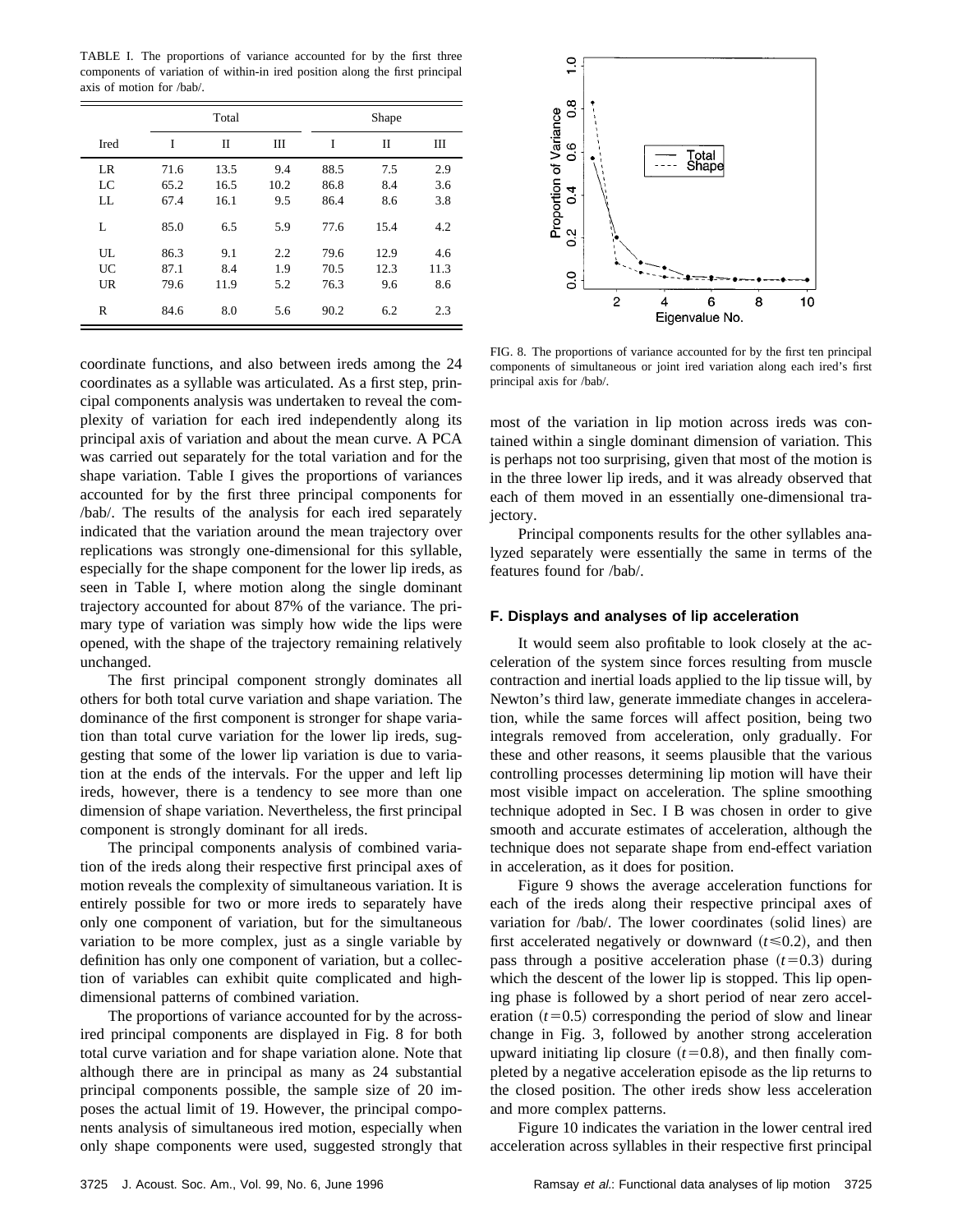

FIG. 9. The mean accelerations of lip ireds along their respective principal axes of motion for /bab/. The solid lines are for the lower-left, lower-central, and lower-right ireds, the dashed lines are for the upper lip ireds, and the dotted lines are for the right and left ireds.

axes of motion. The longer syllables, /bib/ and /bub/, fail to exhibit the momentary period of zero acceleration of the shorter syllables, and exhibit less acceleration or smoother motion throughout their trajectories. This corresponds to the more rounded contours of their position functions in Fig. 6.

A functional analysis of variance of the across-syllable acceleration variation was carried out for each ired, in the same manner as was done for position. The squared correlation functions for the lower lip ireds are displayed in Fig. 11. The amount of intersyllable variation for the lower-central ired falls close to zero at the three points  $t=0.2$ ,  $t=0.5$ , and  $t=0.7$ . These times precede the two points of strong acceleration and the stabilized point at  $t=0.6$ . It would appear from this result that all four syllables may share a common timing process and a common strength of control.

Within-ired principal components analyses of accelerations revealed that variation in acceleration is rather more complex than that for position since there were no clearly



FIG. 10. The mean accelerations of lip motion for all four syllables along their principal axes of motion for the lower-central ired. The solid lines are for the shorter syllables /bæb/, and /bab/, and the dashed lines are for the longer syllables /bib/ and /bub/.



FIG. 11. The squared correlation functions  $R^2(t)$  for the functional analysis of variance of the lower lip ired acceleration variability across syllables.

dominant components. The first four components for the lower-central ired, for example, accounted for 36.0, 25.2, 18.3, and 6.8 percent of the variation, respectively.

A cross-ired principal components analysis indicated that there were three clearly dominant principal components, with the first four percents of variance accounted for being 28.8, 18.9, 14.0, and 8.4 for a total of 70.1%. In general, we found that the variation of the acceleration patterns was more complex than the trajectories of lip positions, perhaps partly as a consequence of the lower statistical stability of the estimates of these curves.

# **IV. DISCUSSION**

The study of speech articulation has been hindered by the sheer volume and complex time-varying character of data. The first task of the functional data analytic tools applied in this paper was to reveal the simplicity underlying the potentially complex motions of eight lip positions in 3-D space. Principal components analysis of within-ired motions displayed the essentially straight-line trajectories of all ireds  $(Fig. 2)$ , permitting us to replace the three *X*, *Y*, and *Z* coordinates by a single coordinate indicating position along these trajectories. While it was convenient that the trajectories turned out to be linear, single coordinates for curvilinear trajectories identified in this way can also be constructed with some additional effort.

Much recent work (e.g., Gracco, 1994; Munhall *et al.*, 1994) has suggested that groups of articulators in speech act as coordinative structures with less degrees of freedom than the group could potentially show independently. An acrossired principal components analysis provided further confirmation by showing that ireds operate in concert to a rather impressive degree, so that their covariation can be wellsummarized by the same number of principal components as required to summarize the variation of any single ired (Fig. 8). In this way the multiple potential dimensions of variation were reduced to the few important dimensions of variation of the lower-central ired along its principal component trajectory.